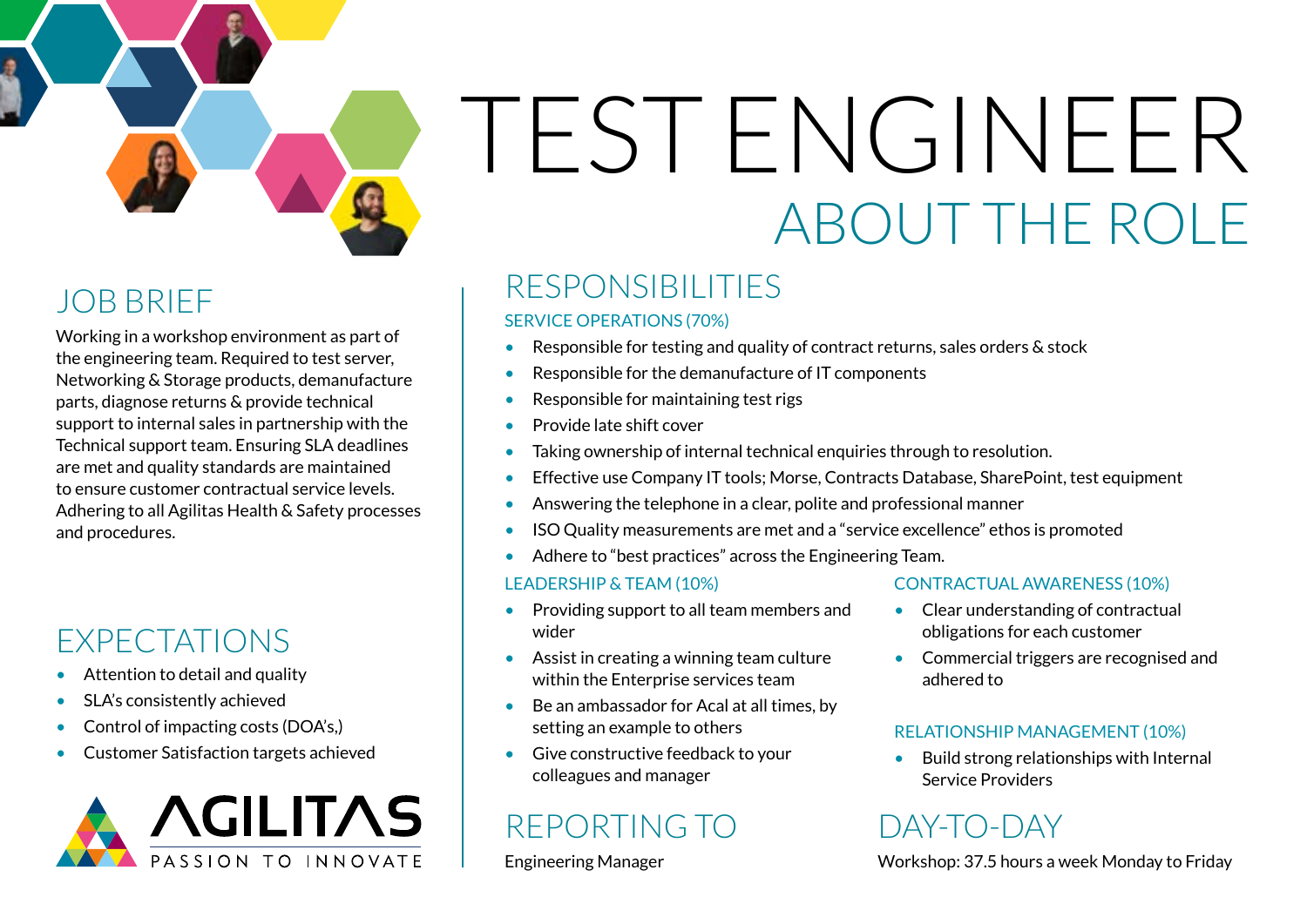## ABOUT YO TEST ENGINEER

## FITTING INTO THE AGILITEAM

We call ourselves the Agiliteam, two guesses why... but that's who the team is, not what we care about. For us, everything at Agilitas comes down to our PRIDE Values:

- Passion
- Respect
- Innovate
- **Deliver**
- Embrace

We want to work with people who feel like they embody these qualities during the working day and in their personal lives too.

So if you're passionate, respectful, innovative, and ready to deliver and embrace the Agiliteam way, we think you'd fit right in!



## ESSENTIAL QUALIFICATIONS, SKILLS AND EXPERIENCE

- Keen interest in working with computer hardware
- Good knowledge of MS Office packages
- Excellent telephone manner and interpersonal skills
- Excellent oral and written communications skills
- Able to work as part of a team or on their own
- Good numerical, organisation and planning skills
- Ability to prioritise & organise own work, and to apply initiative to non-standard problems
- Ability to resolve problems from a range of defines solutions
- Self-motivated, positive and proactive attitude
- Ability to provide support & guidance to internal staff
- Accuracy and attention to detail

### DESIRABLE QUALIFICATIONS, SKILLS AND EXPERIENCE

- Experience and Detailed understanding of I.T. industry
- An understanding of Quality Management Systems eg ISO 9000
- Educated to BTEC standard or equivalent
- CompTIA A+ or Server+ certified
- Previous experience of working with computer hardware